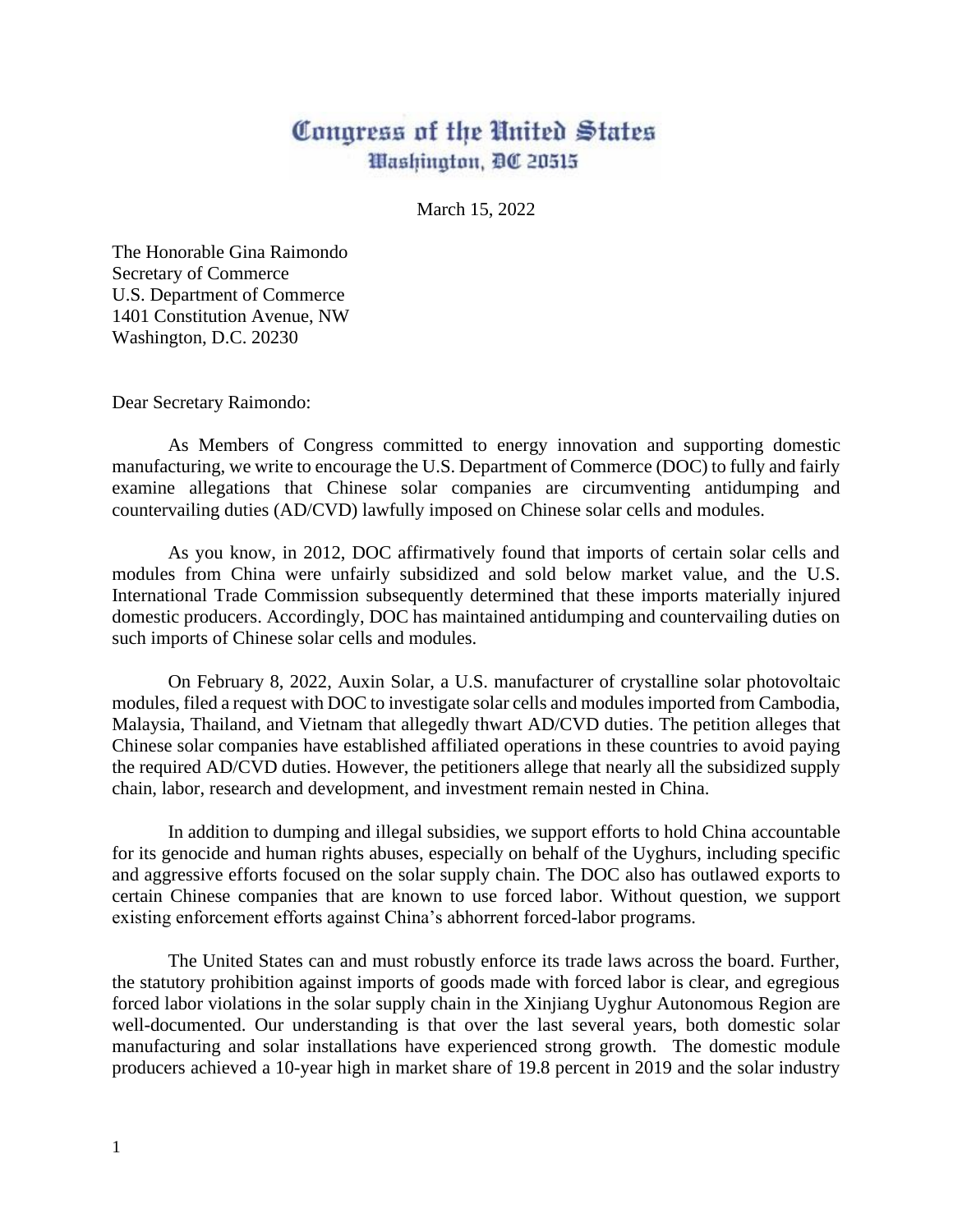surpassed 3 million solar installations, the majority of which are residential.<sup>12</sup> We fully believe that American innovators will always succeed when given a level playing field and that full and fair enforcement of our trade laws is compatible with strong industry growth.

We urge DOC to fully and fairly examine the serious allegations in Auxin's petition and take all appropriate action to enforce U.S. trade laws. Thank you for your prompt attention to this matter.

Sincerely,

Bill Pascrill fr

Bill Pascrell, Jr. Brad Wenstrup Member of Congress Member of Congress

 $\sqrt{S}$ / $\sqrt{S}$ /

Jody Arrington Judy Chu Member of Congress Member of Congress

 $/S/$  $\frac{S}{\text{Peter Defazio}}$   $\frac{S}{\text{Debbie Dingell}}$ 

Member of Congress Member of Congress

 $\sqrt{S}$ / $\sqrt{S}$ /

Marcy Kaptur **Dan Kildee** 

 $\sqrt{S}$ / $\sqrt{S}$ /

Robert E. Latta Lucy McBath

 $\sqrt{S}$ / $\sqrt{S}$ /

Cathy McMorris Rodgers Bill Posey Member of Congress Member of Congress

Member of Congress Member of Congress

Member of Congress Member of Congress

<sup>&</sup>lt;sup>1</sup> https://www.forbes.com/sites/kenrapoza/2021/03/14/how-chinas-solar-industry-is-set-up-to-be-the-new-greenopec/

<sup>2</sup> https://www.seia.org/us-solar-market-insight